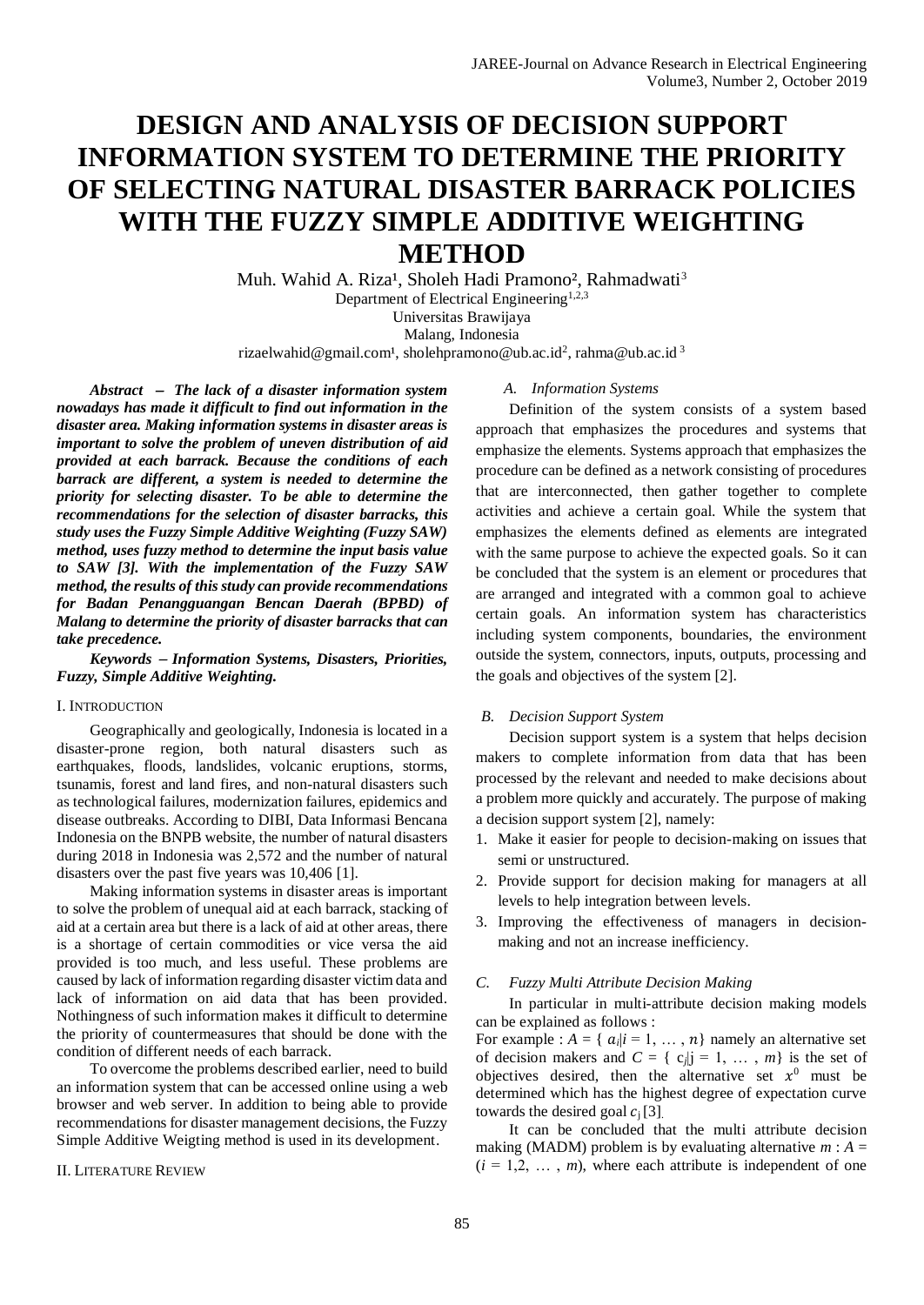another. A decision matrix for each alternative to each attribute X is given as follows:

$$
X = \begin{bmatrix} x_{11} & x_{12} & \cdots & x_{1n} \\ x_{21} & x_{22} & \cdots & x_{2n} \\ \vdots & \vdots & & \vdots \\ x_{m1} & x_{m2} & \cdots & x_{mn} \end{bmatrix}
$$

Where  $x_{ij}$  is the *i*-alternative performance rating for the *j*attribute. Weights that indicate the relative importance of each attribute, are given as *W*:

$$
W = \{w_{1'}, w_{2'}, \ldots, w_{n}\}\tag{1}
$$

Values in weights (W) can be formed into a formula:

$$
\frac{x_n}{(xt-1)}
$$
 (2)

Where:

 $X_n$  = n-variable (0-n)

 $X_t$  = Total variable in 1 record

Performance rating  $(X)$ , and weight value  $(W)$  are the main values that explain the absolute preference for decision support. MADM problems must be ended by using the ranking process in order to produce the best decision in accordance with all the preference values that have been given.

There are several methods that can be used to solve MADM problems, among others [4]:

- 1. *Simple Additive Weighting* (SAW)
- 2. *Weighting product* (WP)
- 3. ELECTRE
- 4. *Technique for Order Preference by Similarity to Ideal Solution* (TOPSIS)
- 5. *Analytic Hierarchy Process* (AHP).

#### *D. Fuzzy Database Model Tahani method*

This Fuzzy Database Models Tahani still use the Data Base Management System (DBMS) standard relationship, only this model using fuzzy set theory to obtain information on his query [5]. Tahani describing a query processing method based on a fuzzy with the manipulation of language known as SQL. Fuzzy database models tahani is made up of stages, [6]:

- 1. Linear Representation, Triangle Curve Representation, Trapezoid Curve Representation Each of these functions will produce values between "0" and "1" in different ways, according to the type of representation used. f  $\mu$ S is a membership function of an element in the S set, then for an element X it can be stated  $\mu S$  (X) which has a value between "0" and "1" so there are nthree possibilities:  $\mu S$  (X) = 1  $\rightarrow$  X absolute members of S,  $\mu S$  (X) = 0  $\rightarrow$  X absolute is not a member of S,  $\mu S$  (X)  $\leq 1 \rightarrow X$  members S with degrees of membership between 0 and 1.
- 2. Fuzzyfication is the first phase of fuzzy calculation, namely the conversion of firm values to fuzzy values. The process is as follows: an analog quantity is entered as an input (crisp input), then the input is entered at the scope / dominant limit of the membership function. This

membership function is usually called the membership function input. The output of this fuzzification process is a fuzzy input value or what is usually called a fuzzy input.

- 3. Fuzzyfication Query is assumed to be a conventional (nonfuzzy) DBMS query that will try to create and implement a basic system of fuzzy logic queries (fuzzy logic based querting system). The concept of a fuzzy relation in a DBMS uses the degree of membership  $\mu$ which is defined in the domain set  $X = (X1, ..., Xn)$ , and has been generated in an external relation by the fuzzy middle value. The query syntax used is as follows: "select from where".
- 4. Zadeh's Basic Operators for Fuzzy set Operations in a conventional set, there are several operations that are specifically identified to combine and modify fuzzy sets. The membership value as of 2 fuzzy sets is known as Fire Strength or  $\alpha$ -predicate. It is entirely possible to use basic operators in the query process in the form of AND and OR operators.  $\alpha$  - predicate as a result of operations with the AND operator is obtained by taking the smallest membership value among the elements in the sets are concerned, denoted :  $\mu A \cap B = \min(\mu A[x], \mu B[x])$ . As for operating results with an OR operator is obtained by taking the largest membership among the elements in the sets are concerned, denoted:  $\mu AUB = \max(\mu A[x])$ ,  $\mu$ B[x]). Recommended alternative is an alternative that has a Fire Strength value or the level of compliance with the criteria selected above 0 up to number 1.

#### *E. Simple Additive Weighting*

The Simple Additive Weighting (SAW) method is often also known as the weighted sum method. The basic concept of the Fuzzy SAW method is to find a weighted sum of the performance ratings for each alternative on all attributes. SAW can be considered as the easiest and most intuitive way to handle the Multiple Criteria Decision Making MCDM problem, because linear additive functions can represent decision maker preferences. This can be justified, however, only when the assumption of preference independence or preference separability is fulfilled [7].

SAW method, because of its simplicity, is the most popular method in the MADM problem and the best alternative may be derived from the following equation:

$$
A^* = \{(u_i(x)|\max_i xu_i(x)|i=1,2,...,n)\}\tag{3}
$$

or alternative gaps can be increased to build the best new alternative *A \** to reach the desired level of each criterion. And also:

$$
u_i(x) = \sum_{j=1}^n w_j r_{ij}(x) \tag{4}
$$

Where  $Ui(x)$  shows the utility of alternative-*i*, and  $i =$ 1, 2, ..., *n*;. While *wj* indicates the weight of criteria *j*. In the equation  $rij(x)$  is a normalized rating chosen from the  $i$ -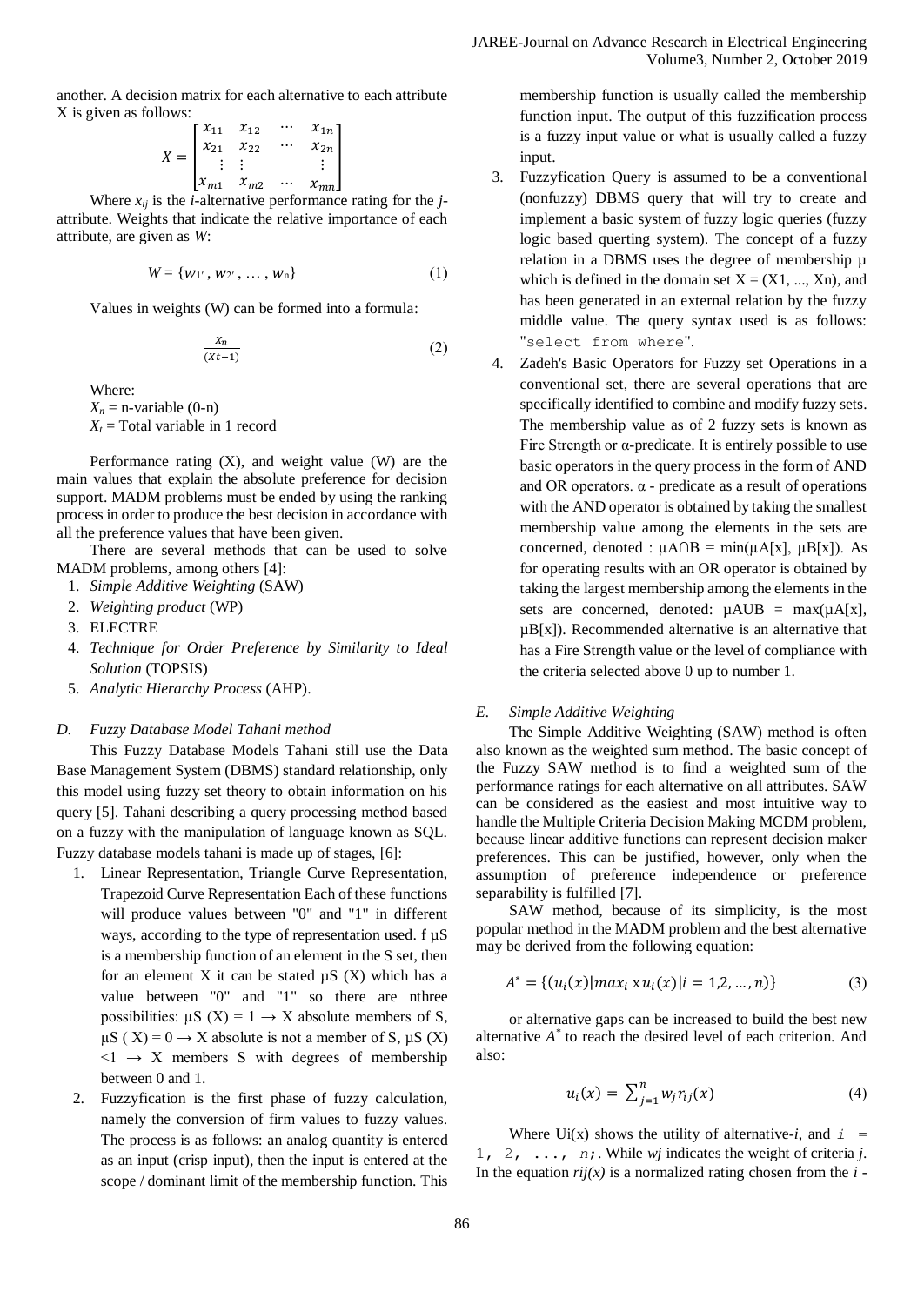alternative which corresponds to the *j*-criterion for all equivalent units; assuming all criteria are independent. In addition, the normalized rating chosen  $rij(x)$  from the *i*alternative which relates to the *j-*criteria can be defined as follows [7]:

# Form 1

- For the benefit criteria (bigger is better),  $r_{ij}(x) = x_{ij} / x^*_{j}$ , where  $x^*_{j}$  = max<sub>i</sub>  $x_{ij}$  or make  $x^*_{j}$  the desired level, and with condition  $0 \le r_{ij}(x) \le 1$ .
- For cost criteria (smaller is better),  $r_{ij}(x) = (1/x_{ij})/(1/x^*) =$  $(\max_i x^*_j)/(x_{ij})$  or keep making  $x^*_j$  the desired level.

Form 2

- For benefit criteria (bigger is better),  $r_{ij}(x) = x_{ij} x_{j}^{2}/(x^{*})$  $(x_j)$ , where  $x_j^* = \max_i x_{ij}$  dan  $x_j = \min_i x_{ij}$  or make  $x_j^*$  the desired level (the best) and  $x^2$  as the least desirable (the worst) level.
- For cost criteria (smaller is better),  $r_{ij}(x) = (x_j x_{ij})/(x_j x_{ij})$  $x^*_{j}$ ).

Therefore, the performance of synthesized are:

$$
p_i = \sum_{j=1}^{m} w_j r_{ij} \tag{5}
$$

Where pi is the synthesis performance value or preference value of the *i*-alternative;  $w_i$  shows the weighting of the criteria to j;  $r_{i,j}$  is a normalized rating chosen from the *i*-alternative to the *j*criterion to become an equivalent unit; and the criteria are assumed to be independent of each other. If the unit matrix is a unit equivalent performance, we do not need to transfer data matrix into which the selected normalized grading scale.

#### III. RESEARCH METHODS

#### *A. Analisis of System Functional*

To determine the requirements for system functionality, a design tool using UML is needed:

#### 1. Flowchart Diagram

Flowchart is a diagram that represents the type of algorithm or steps sequential instruction in the system. Fig. 1 shows the business system flow starting from a user login to the backend, then in the backend system, a user can choose the menus to manage disaster data, SAW method master data, and user management. The disaster data will be used as the value of fuzzy input data into the SAW method.



Fig. 1. Flowchart Diagram

2. Class Diagram

Class diagram is a diagram illustrating the interactions and relationships between classes in the system. Figure 2 shows the ten classes proposed in system design. Including class of user, year, barracks, logistics, refugees, human resources, damage, criteria, alternatives, and evaluation of SAW.

| <b>Acodum</b>                                                                                                                                                                                                                                                                                                                                                                                                                                                                                                                                                                              | <b>STATISTICS</b>                                                                                                                                                                                                                                                                                                                                                                |                                                                                                                                                                                                                                                                                                                                                                                                                                                                                                                                                                            | The committee and collection                                                                                                                                                                                                                                                                      |
|--------------------------------------------------------------------------------------------------------------------------------------------------------------------------------------------------------------------------------------------------------------------------------------------------------------------------------------------------------------------------------------------------------------------------------------------------------------------------------------------------------------------------------------------------------------------------------------------|----------------------------------------------------------------------------------------------------------------------------------------------------------------------------------------------------------------------------------------------------------------------------------------------------------------------------------------------------------------------------------|----------------------------------------------------------------------------------------------------------------------------------------------------------------------------------------------------------------------------------------------------------------------------------------------------------------------------------------------------------------------------------------------------------------------------------------------------------------------------------------------------------------------------------------------------------------------------|---------------------------------------------------------------------------------------------------------------------------------------------------------------------------------------------------------------------------------------------------------------------------------------------------|
| 1-M. Dogwill and FTS<br>VE SOARS VACITY<br>name hands, recovered<br>ant Sant milwill<br>a terusta, selli<br>a' diastatical ( vote)<br>- televania - castual2511<br>SHARE (ARE SAMUE)<br>Everyway real functions<br><b>COLUMN MARKET</b><br>Light rate and paint<br>LIBRI GREAT IN<br>a kertiaga - laichar252<br>(ANGIN), WOMEN?<br>a Jerdah - John VIII<br><b><i><u>ABANDARY VELTIC</u></i></b><br><b>Business Christmas</b><br>a or som . no bit<br>conta cattol 1961<br>(Photogy, 186, in<br>solida Link English Co.<br>plasteria : contractó<br>personal cannactic<br>Like Hartner, New | L.M. photo: milTE-<br>Eds. Hall N.<br>A lowing pasket, twichwill@b<br>Manar (664)<br>Little and Archaeology<br>TRANSPORT DESIGNATION<br>(1933) advance teams in<br>At No. Inclinitis<br>i jotis bercara ratchat25.<br>consider that insiders<br>Combara Inte America<br><b>CONTRACTOR</b><br>a in called . In 19.<br>a manna palman (1953) : 1<br>1-Selates PALMY MAIL Forestall | <b>D. propega 10079</b><br>I hady racised 100:<br>aman's keeting<br>pota belastic vaccuration<br>by tony recreating<br>1-Ba Helindai, ISONETIL<br>C. BANGARAGE AWAY, THANKING<br>I Middle progress cardwards<br><b>EAK VANYANZTIE</b><br>Il condect chief (deed) in<br><b>Griddell date</b> transferrer<br><b>LLAMAGEE</b><br>a of homestade, milita<br>a posu l'aski<br><b>Askers</b> westwell \$85<br>telliber Chart-field PDOS<br>you, broustear; resitendition<br>Lington instructions contriver till<br>I help show recher to:<br><b>CONTRACTOR</b> HARVESTER RESERVE | 4.4 totals and a<br>Listenin conduction.<br>a weight fock<br>v.<br>(BUSIN: Phill brook 2011)<br><b>COLORADO PUBLICIO</b><br><b>Calverson Leading</b><br>a id cheata ' binami'il<br><b>CONSTRACTOR</b><br>Committee and chief animal<br>+ id attenution (imalved) ansigned<br><b>SAFA CAPTACTS</b> |

Fig. 2. Class Diagram

#### *B. Analysis of Fuzzy Method*

Here are the steps to determine the input value using the Tahssani Fuzzy Database Model method.

1. Determine the criteria that will be used as a reference for decision making..

| TABLE I. Criteria |                                      |                  |  |  |
|-------------------|--------------------------------------|------------------|--|--|
| <b>Variable</b>   | Criteria                             | <b>Attribute</b> |  |  |
| C1                | The number of<br>victims             | Cost             |  |  |
| C <sub>2</sub>    | Capacity of barrack                  | Cost             |  |  |
| C <sub>3</sub>    | <b>Logistics Needs</b>               | Cost             |  |  |
| C4                | Availability of health<br>facilities | Benefit          |  |  |
| C5                | Damaged public<br>facilities         | Benefit          |  |  |

TABLE I. Criteria

The criteria are divided into two categories, namely benefits and costs. Criteria are said to be a benefit if the criteria are to be maximized while criteria are categorized as benefits if the criteria are to be minimized.

- 2. Describe the Membership Function Membership function is a curve showing the mapping of points of data input into the value of its members.
- 3. Fuzzification

Fuzzification is the conversion of firm values to fuzzy values. Variable Number of Victims is converted with fuzzy numbers as follows:

|  | TABLE II. The number of victims |  |
|--|---------------------------------|--|
|--|---------------------------------|--|

| The number of<br>victims | Category  | Value |
|--------------------------|-----------|-------|
| $< 50$ people            | Low       |       |
| 51 - 125 people          | Moderate  | 0,33  |
| $125 - 250$ people       | High      | 0.67  |
| $>$ 251 people           | Very high |       |

Variable Barrack Capacity is converted with fuzzy numbers as follows: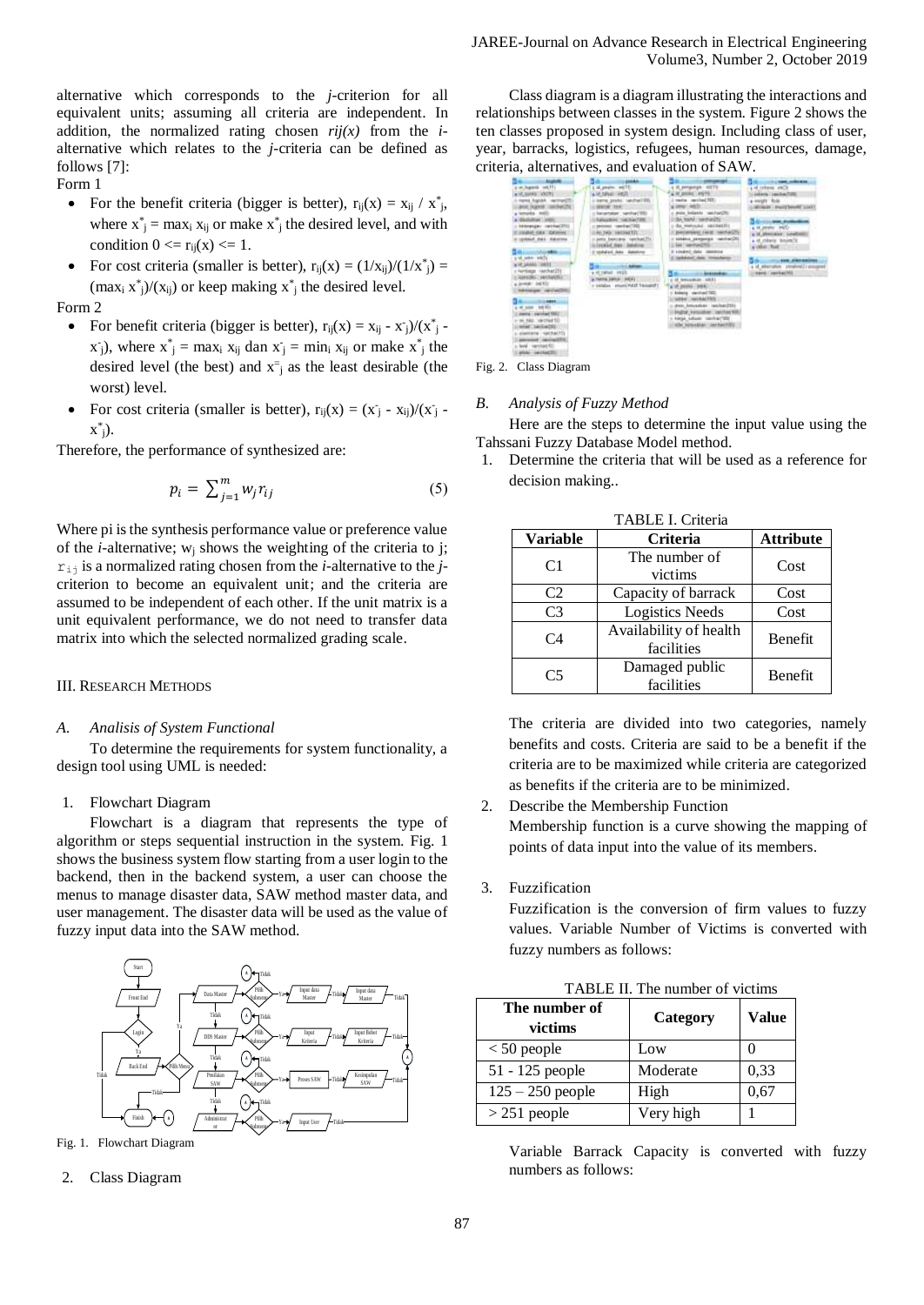| TABLE III. Capacity of barrack |           |       |  |
|--------------------------------|-----------|-------|--|
| <b>Capacity of barrack</b>     | Category  | Value |  |
| $< 50 \text{ m}^2$             | Low       |       |  |
| $51 - 125$ m <sup>2</sup>      | Moderate  | 0,33  |  |
| $125 - 250$ m <sup>2</sup>     | High      | 0,67  |  |
| $> 251 \text{ m}^2$            | Very high |       |  |

Logistics Needs variable converted by fuzzy numbers as follows:

TABLE IV. Logistics Needs

| <b>Logistics Needs</b> | Category  | Value |
|------------------------|-----------|-------|
| ${}_{< 0.50}$          | Low       |       |
| $0.51 - 0.75$          | Moderate  | 0,33  |
| $0.75 - 1.00$          | High      | 0.67  |
| > 1.10                 | Very high |       |

Variable Availability of health facilities is converted with fuzzy numbers as follows:

TABLE V. Availability of health facilities

| Availability of<br>health facilities | Category | Value |
|--------------------------------------|----------|-------|
| $\langle$ 2 facilities               | Low      |       |
| $3 - 5$ facilities                   | Moderate | 0.5   |
| $> 6$ facilities                     | High     |       |

Variable damage public facilities converted with fuzzy numbers as follows:

| <b>Kerusakan Fasiliats</b><br>Umum | Category | Value |
|------------------------------------|----------|-------|
| $\langle$ 2 facilities             | Low      |       |
| $3 - 5$ facilities                 | Moderate | 0.5   |
| $> 6$ facilities                   | High     |       |

4. Fuzzyfication Query

Fuzzyfication Query is assumed to be a conventional (non-fuzzy) DBMS query that will try to create and implement a basic system of query logic.

TABLE VII. Fuzzyfication Query

| <b>Alternatif</b> | Kriteria |      |                |                |                |
|-------------------|----------|------|----------------|----------------|----------------|
|                   | C1       | C2   | C <sub>3</sub> | C <sub>4</sub> | C <sub>5</sub> |
| Barrack 1         | 0,33     | 0.67 | 0,33           |                |                |
| Barrack 2         |          | 0.67 |                |                | 0.5            |
| Barrack 3         |          | 0,33 |                |                | 0.5            |
| Barrack 4         | 0,33     |      | 0,33           | 0.5            |                |
| Barrack 5         | -67      |      |                |                |                |

# *C. Analysis of the SAW Method*

Once the input value obtained phases of the steps being taken in the SAW method is:

|                                         | TABLE VIII. Criterion Weight |                  |        |
|-----------------------------------------|------------------------------|------------------|--------|
| <b>Criteria</b>                         | Variable                     | <b>Attribute</b> | Weight |
| The number<br>of victims                | C1                           | Cost             | 1.6    |
| Capacity of<br>barrack                  | C2                           | Cost             | 2.8    |
| Logistics<br><b>Needs</b>               | C <sub>3</sub>               | Cost             | 3.2    |
| Availability<br>of health<br>facilities | C <sub>4</sub>               | <b>Benefit</b>   | 1.8    |
| Damaged<br>public<br>facilities         | C <sub>5</sub>               | <b>Benefit</b>   | 1.4    |

From Table VIII obtained by the weight values (W) with the data  $W = [1.6 2.8 3.2 1.8 1.4]$ With alternatives

| <b>TABLE IX. Alternative</b> |                  |  |  |
|------------------------------|------------------|--|--|
| <b>Alternative</b>           | <b>Variables</b> |  |  |
| Barrack 1                    | A <sub>1</sub>   |  |  |
| Barrack 2                    | A <sub>2</sub>   |  |  |
| Barrack 3                    | A <sup>3</sup>   |  |  |
| Barrack 4                    | A <sub>4</sub>   |  |  |
| Barrack 5                    |                  |  |  |

Once an alternative is determined, then make the rating the suitability of each alternative on each criterion (Table X)

TABLE X. Suitability rating

|                   |      |                | <b>Kriteria</b> |                |                |
|-------------------|------|----------------|-----------------|----------------|----------------|
| <b>Alternatif</b> | C1   | C <sub>2</sub> | C <sub>3</sub>  | C <sub>4</sub> | C <sub>5</sub> |
| A1                | 0,33 | 0,67           | 0,33            |                |                |
| A2                |      | 0,67           |                 |                | 0,5            |
| A <sub>3</sub>    |      | 0,33           |                 |                | 0.5            |
| A4                | 0,33 |                | 0,33            | 0.5            |                |
| A <sub>5</sub>    |      |                |                 | 0.5            |                |

From Table X, the decision matrix obtained as follows.

| (0, 33) | $0,67$ $0,33$<br>0.67  1<br>1  0.33  1 |                                                      | $\overline{1}$   | $0^{\circ}$                                |
|---------|----------------------------------------|------------------------------------------------------|------------------|--------------------------------------------|
|         |                                        |                                                      | $\boldsymbol{0}$ | $\begin{bmatrix} 0,5 \\ 0,5 \end{bmatrix}$ |
|         |                                        |                                                      | $\overline{0}$   |                                            |
| 0,33    |                                        | $\begin{bmatrix} 1 & 0.33 \\ 1 & 0.67 \end{bmatrix}$ | $0.5\,$          | $\Omega$                                   |
| 0.67    |                                        |                                                      | 0.5              |                                            |

To normalize the X matrix into the R matrix requires multiplication of the criterion weights (W) with the X matrix. For the calculation of the matrix R requires the benefit or cost value criteria in Table VII. Normalized matrix calculation as follows.

For C1  
\n
$$
R_{11} = \frac{0.33}{\min\{0.33 \ 1 \ 1 \ 0.33 \ 0.67\}} = \frac{0.33}{0.33} = 1
$$
\n
$$
R_{21} = \frac{1}{\min\{0.33 \ 1 \ 1 \ 0.33 \ 0.67\}} = \frac{1}{0.33} = 0.33
$$
\n
$$
R_{31} = \frac{1}{\min\{0.33 \ 1 \ 1 \ 0.33 \ 0.67\}} = \frac{1}{0.33} = 0.33
$$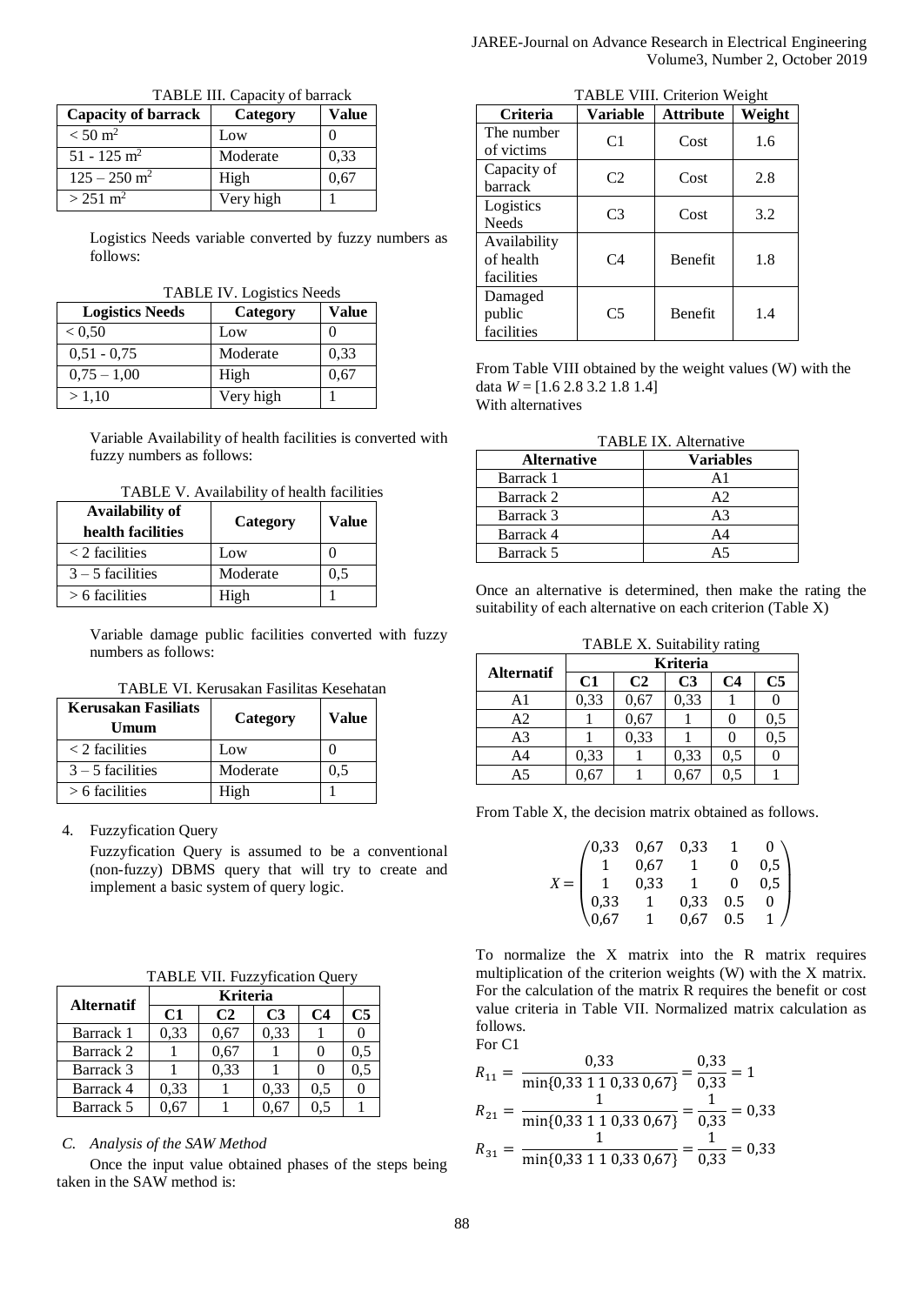$$
R_{41} = \frac{0.33}{\min\{0.33 \ 1 \ 1 \ 0.33 \ 0.67\}} = \frac{0.33}{0.33} = 1
$$
  

$$
R_{51} = \frac{0.67}{\min\{0.33 \ 1 \ 1 \ 0.33 \ 0.67\}} = \frac{0.67}{0.33} = 0.67
$$

For C2

|          | 0.67                                           | 0,67<br>$= 0,49$ |
|----------|------------------------------------------------|------------------|
| $R_{12}$ | $\overline{\text{min}\{0,67,0,67,0,33,1,1\}}$  | 0,33             |
| $R_{22}$ | 0.67                                           | 0,67<br>$= 0,49$ |
|          | $\overline{\text{min}\{0,67,0,67,0,33,1,1\}}$  | 0,33             |
| $R_{32}$ | 0.33                                           | 0,33             |
|          | $\overline{\text{min} \{0,67,0,67,0,33,1,1\}}$ | 0,33             |
| $R_{42}$ |                                                | 0,33             |
|          | $\overline{\min\{0,67,0,67,0,33,1,1\}}$        | 0,33             |
| $R_{52}$ |                                                | 0,33             |
|          | $min\{0,67,0,67,0,33,1,1\}$                    | 0.33             |

For C3

|          | 0,33                                      | 0,33<br>$= 1$     |
|----------|-------------------------------------------|-------------------|
| $R_{13}$ | min{0,33 1 1 0,33 0,67}                   | 0,33              |
|          |                                           | 0.33              |
| $R_{23}$ | $\overline{\text{min}\{0,33110,330,67\}}$ | $\overline{0.33}$ |
| $R_{33}$ |                                           | 0.33              |
|          | min{0,33 1 1 0,33 0,67}                   | 0,33              |
| $R_{43}$ | 0.33                                      | 0,33              |
|          | min{0,33 1 1 0,33 0,67}                   | 0,33              |
| $R_{53}$ |                                           | 0,67<br>0,49      |
|          | min{0,33 1 1 0,33 0,67}                   | $\overline{0.33}$ |

For C4

$$
R_{14} = \frac{\max\{1\ 0\ 0\ 0,5\ 0,5\}}{1} = \frac{1}{1} = 1
$$
  
\n
$$
R_{24} = \frac{\max\{1\ 0\ 0\ 0,5\ 0,5\}}{0} = \frac{1}{0} = 0
$$
  
\n
$$
R_{34} = \frac{\max\{1\ 0\ 0\ 0,5\ 0,5\}}{0} = \frac{1}{0} = 0
$$
  
\n
$$
R_{44} = \frac{\max\{1\ 0\ 0\ 0,5\ 0,5\}}{0,5} = \frac{1}{0,5} = 0,5
$$
  
\n
$$
R_{54} = \frac{\max\{1\ 0\ 0\ 0,5\ 0,5\}}{0,5} = \frac{1}{0,5} = 0,5
$$

For C5

$$
R_{15} = \frac{\max\{0.0, 5.0, 5.0.1\}}{0} = \frac{1}{0} = 0
$$
  
\n
$$
R_{25} = \frac{\max\{0.0, 5.0, 5.0.1\}}{0.5} = \frac{1}{0.5} = 0.5
$$
  
\n
$$
R_{35} = \frac{\max\{0.0, 5.0, 5.0.1\}}{0.5} = \frac{1}{0.5} = 0.5
$$
  
\n
$$
R_{45} = \frac{\max\{0.0, 5.0, 5.0.1\}}{0} = \frac{1}{0} = 0
$$
  
\n
$$
R_{55} = \frac{\max\{0.0, 5.0, 5.0.1\}}{1} = \frac{1}{1} = 1
$$

Then obtained a matrix as follows

$$
R = \begin{pmatrix} 1 & 0.49 & 1 & 1 & 0 \\ 0.33 & 0.49 & 0.33 & 0 & 0.5 \\ 0.33 & 1 & 0.33 & 0 & 0.5 \\ 1 & 0.33 & 1 & 0.5 & 0 \\ 0.49 & 0.33 & 0.49 & 0.5 & 1 \end{pmatrix}
$$

Furthermore, the ranking process done by the sum of the normalized R matrix multiplication with the weight vector. The ranking result in the Table XI.

 $P_1 = (1,6 \times 1) + (2,8 \times 0,49) + (3,2 \times 1) + (1,8 \times 1) + (1,4 \times 0)$  $= 7,979104$  $P_2 = (1,6 \times 0,33) + (2,8 \times 0,49) + (3,2 \times 0,33) + (1,8 \times 0) + (1,4$ 

 $\times$  0,5) = 3,663104

 $P_3 = (1,6 \times 0,33) + (2,8 \times 1) + (3,2 \times 0,33) + (1,8 \times 0) + (1,4 \times 0,33)$  $(0,5) = 5,084$ 

 $P_4 = (1,6 \times 1) + (2,8 \times 0,33) + (3,2 \times 1) + (1,8 \times 0,5) + (1,4 \times 0)$  $= 6,624$ 

 $P_5 = (1,6 \times 0,49) + (2,8 \times 0,33) + (3,2 \times 0,49) + (1,8 \times 0,5) +$  $(1,4 \times 1) = 5,588179$ 

| <b>Alternative</b> | <b>Variable</b> | <b>Preference</b> | Rank |
|--------------------|-----------------|-------------------|------|
|                    |                 | Value             |      |
| Barrack 1          | A <sub>1</sub>  | 7,979104          |      |
| Barrack 2          | A2              | 3,663104          |      |
| Barrack 3          | A <sub>3</sub>  | 5,084             |      |
| Barrack 4          | A4              | 6,624             |      |
| Barrack 5          | A4              | 5,588179          |      |

TABLE XI. Ranking Results

IV. RESULTS

*A. User Interface*

The following will show the results of the system design that has been developed using the PHP programming language

| 235 |                                                                                     |                   | $\mathbf{r}$<br>$\sim$ |
|-----|-------------------------------------------------------------------------------------|-------------------|------------------------|
|     | at 10 distances in a firm in ( $\approx 0.000$ ) concentration in the second state. |                   |                        |
|     |                                                                                     |                   |                        |
|     |                                                                                     |                   |                        |
|     |                                                                                     |                   |                        |
|     |                                                                                     |                   |                        |
|     |                                                                                     |                   |                        |
|     | -                                                                                   |                   |                        |
|     | last 1                                                                              |                   |                        |
|     | -                                                                                   |                   |                        |
|     | <b>SCARE</b><br>$-1111$                                                             |                   |                        |
|     |                                                                                     | <b>STATISTICS</b> |                        |
|     |                                                                                     |                   |                        |
|     |                                                                                     |                   |                        |
|     |                                                                                     |                   |                        |
|     |                                                                                     |                   |                        |
|     |                                                                                     |                   |                        |
|     |                                                                                     |                   |                        |
|     |                                                                                     |                   |                        |
|     |                                                                                     |                   |                        |
|     |                                                                                     |                   |                        |

Fig. 3. Login Page

According to the analysis of the system functionality, the user is required to login in Fig. 3 before being able to access Front End

|              |                                    |                                           |                              |                        |                 |                 | ٠           |
|--------------|------------------------------------|-------------------------------------------|------------------------------|------------------------|-----------------|-----------------|-------------|
|              | If leads<br>۰<br>Ill mass raiseast | Kimson                                    | It research &                |                        | $1 - 2 - 1 - 1$ | 40 TO 19        |             |
| <b>MIXI</b>  |                                    | $m = 50$                                  |                              |                        |                 |                 |             |
| <b>House</b> | . .                                | By I'mia Parison Alexander General Archi- |                              |                        |                 |                 | $1 - 1 = 1$ |
|              | <b>College College</b><br>775      |                                           |                              | <b>MARK COMMERCIAL</b> |                 | of all the same |             |
|              | 125                                |                                           | 322                          | 336                    |                 | 207             |             |
|              | ÷                                  |                                           |                              | 23                     |                 |                 |             |
|              | m.                                 |                                           | <b>CELL</b><br><b>TATION</b> | an<br>TT               |                 | ää<br>1922      |             |
|              | 188                                |                                           |                              |                        |                 |                 |             |
|              | Ant A project continues at         |                                           |                              |                        |                 |                 |             |
|              | <b>CENT CONTROL</b>                |                                           |                              |                        |                 |                 |             |
|              |                                    |                                           |                              |                        |                 |                 |             |
|              |                                    |                                           |                              |                        |                 |                 |             |
| -<br>٠       |                                    |                                           |                              |                        |                 |                 |             |
|              |                                    |                                           |                              |                        |                 |                 |             |
|              |                                    |                                           |                              |                        |                 |                 |             |

Fig. 4. Front End

After a user is on the front end page in Fig. 4, a user can choose the menu management data barrack, logistics, victims, damage and, decision support.